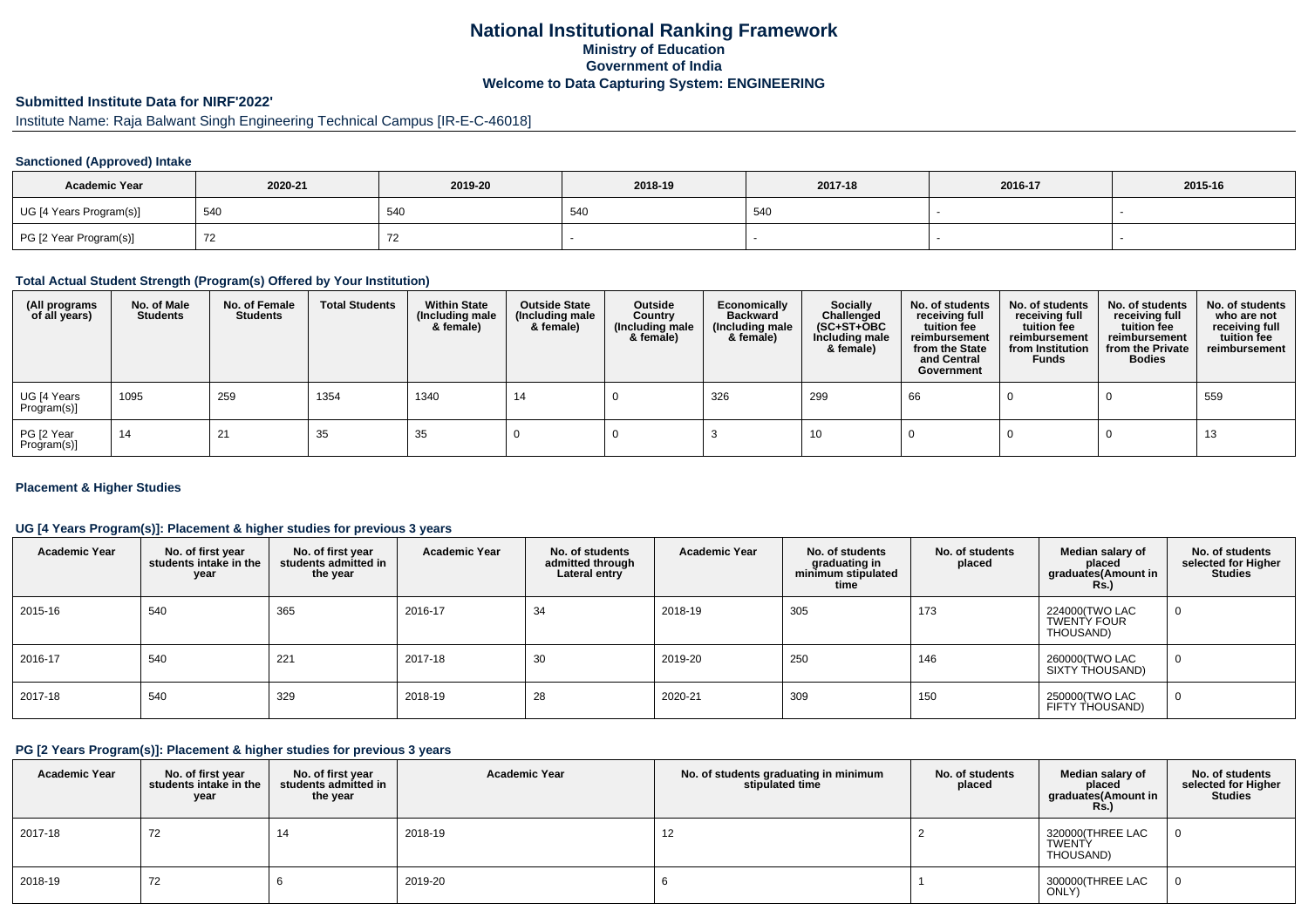| 2019-20 |  |  | 2020-21 |  |  | 300000(THREE LAC<br>ONLY) |  |
|---------|--|--|---------|--|--|---------------------------|--|
|---------|--|--|---------|--|--|---------------------------|--|

## **Ph.D Student Details**

| Ph.D (Student pursuing doctoral program till 2020-21 Students admitted in the academic year 2020-21 should not be entered here.) |         |         |         |  |  |  |  |
|----------------------------------------------------------------------------------------------------------------------------------|---------|---------|---------|--|--|--|--|
| <b>Total Students</b>                                                                                                            |         |         |         |  |  |  |  |
| Full Time                                                                                                                        |         |         |         |  |  |  |  |
| Part Time                                                                                                                        |         |         |         |  |  |  |  |
| No. of Ph.D students graduated (including Integrated Ph.D)                                                                       |         |         |         |  |  |  |  |
|                                                                                                                                  | 2020-21 | 2019-20 | 2018-19 |  |  |  |  |
| Full Time                                                                                                                        |         |         |         |  |  |  |  |
| Part Time                                                                                                                        |         |         |         |  |  |  |  |

# **Financial Resources: Utilised Amount for the Capital expenditure for previous 3 years**

| <b>Academic Year</b>                                                                                                                                                                      | 2020-21                                                                 | 2019-20                                                                | 2018-19                                                                           |  |  |  |  |  |  |
|-------------------------------------------------------------------------------------------------------------------------------------------------------------------------------------------|-------------------------------------------------------------------------|------------------------------------------------------------------------|-----------------------------------------------------------------------------------|--|--|--|--|--|--|
|                                                                                                                                                                                           | <b>Utilised Amount</b>                                                  | <b>Utilised Amount</b>                                                 | <b>Utilised Amount</b>                                                            |  |  |  |  |  |  |
| Annual Capital Expenditure on Academic Activities and Resources (excluding expenditure on buildings)                                                                                      |                                                                         |                                                                        |                                                                                   |  |  |  |  |  |  |
| Library (Books, Journals and e-Resources only)                                                                                                                                            | 1299728 (TWELVE LAC NINETY NINE THOUSAND SEVEN<br>HUNDRED TWENTY EIGHT) | 2170959 (TWENTY ONE LAC SEVENTY THOUSAND NINE<br>HUNDRED FIFTY NINE    | 1999354 (NINETEEN LAC NINETY NINE THOUSAND<br>THREE HUNDRED FIFTY FOUR )          |  |  |  |  |  |  |
| New Equipment and software for Laboratories                                                                                                                                               | 1780477 (Seventeen Lac Eighty Thousand Four Hundred<br>Seventy Seven)   | 5391770 (Fifty Three Lav Ninety One Thousand Seven<br>Hundred Seventy) | 3184393 (Thirty One Lac Eighty Four Thousand Three<br>Hundred Ninety Three)       |  |  |  |  |  |  |
| <b>Engineering Workshops</b>                                                                                                                                                              | 0 (zero)                                                                | $0$ (zero)                                                             | 0 (zero)                                                                          |  |  |  |  |  |  |
| Other expenditure on creation of Capital Assets (For setting up<br>classrooms, seminar hall, conference hall, library, Lab, Engg<br>workshops excluding expenditure on Land and Building) | 10577080 (One crore five lac Seventy Seven thousand eighty<br>only)     | 10484080 (One Crore Four Lac Eighty Four Thousand Eighty)              | 27320167 (Two Crore Seventy three Lac Twenty Thousand<br>One Hundred Sixty Seven) |  |  |  |  |  |  |

# **Financial Resources: Utilised Amount for the Operational expenditure for previous 3 years**

| <b>Academic Year</b>                                                                                                                                                                            | 2020-21                                                                               | 2019-20                                                                              | 2018-19                                                                                 |  |  |  |  |  |
|-------------------------------------------------------------------------------------------------------------------------------------------------------------------------------------------------|---------------------------------------------------------------------------------------|--------------------------------------------------------------------------------------|-----------------------------------------------------------------------------------------|--|--|--|--|--|
|                                                                                                                                                                                                 | <b>Utilised Amount</b>                                                                | <b>Utilised Amount</b>                                                               | <b>Utilised Amount</b>                                                                  |  |  |  |  |  |
| <b>Annual Operational Expenditure</b>                                                                                                                                                           |                                                                                       |                                                                                      |                                                                                         |  |  |  |  |  |
| Salaries (Teaching and Non Teaching staff)                                                                                                                                                      | 95193764 (Nine Crore Fifty One Lac Ninety Three Thousand<br>Seven Hundred Sixty Four) | 92050208 (Nine Crore Twenty Lac Fifty Thousand Two<br>Hundred Eight)                 | 84757929 (Eight Crore Forty Seven Lac Fifty Seven<br>Thousand Nine Hundred Twenty Nine) |  |  |  |  |  |
| Maintenance of Academic Infrastructure or consumables and<br>other running expenditures (excluding maintenance of hostels<br>and allied services, rent of the building, depreciation cost, etc) | 12817482 (One Crore Twenty Eight Lac Seventeen Thousand<br>Four Hundred Eighty Two)   | 12934361 (One Crore Twenty nine Lac Thirty Four Thousand<br>Three Hundred Sixty One) | 12293908 (One Crore Twenty Two Lac Ninety Three<br>Thousand Nine Hundred Eight)         |  |  |  |  |  |
| Seminars/Conferences/Workshops                                                                                                                                                                  | 50000 (FIFTY THOUSAND)                                                                | $0$ (ZERO)                                                                           | 25402 (TWENTY FIVE THOUSAND FOUR HUNDRED TWO)                                           |  |  |  |  |  |

**IPR**

| Calendar year            | 2020 | 2019 | 2018 |
|--------------------------|------|------|------|
| No. of Patents Published |      |      |      |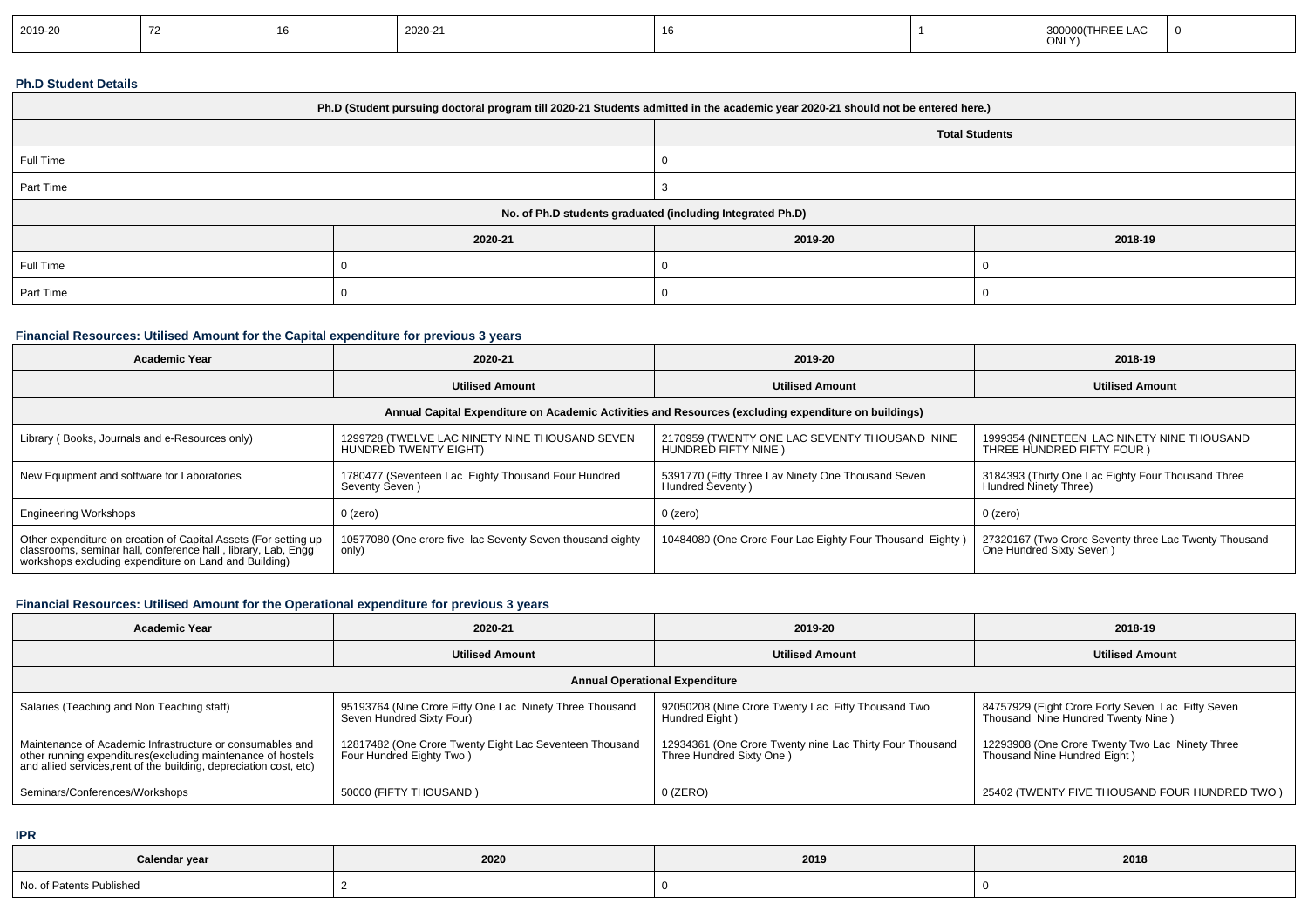| No. of Patents Granted |
|------------------------|
|------------------------|

# **Sponsored Research Details**

| <b>Financial Year</b>                    | 2020-21                                   | 2019-20       | 2018-19 |
|------------------------------------------|-------------------------------------------|---------------|---------|
| Total no. of Sponsored Projects          |                                           |               |         |
| Total no. of Funding Agencies            |                                           |               |         |
| Total Amount Received (Amount in Rupees) | 1517280                                   | 4100000       |         |
| Amount Received in Words                 | Fifteen Lac seventeen thousand two eighty | Forty one Lac | Zero    |

# **Consultancy Project Details**

| <b>Financial Year</b>                    | 2020-21 | 2019-20 | 2018-19 |
|------------------------------------------|---------|---------|---------|
| Total no. of Consultancy Projects        |         |         |         |
| Total no. of Client Organizations        |         |         |         |
| Total Amount Received (Amount in Rupees) |         |         |         |
| Amount Received in Words                 | Zero    | Zero    | Zero    |

# **PCS Facilities: Facilities of physically challenged students**

| <sup>1</sup> 1. Do your institution buildings have Lifts/Ramps?                                                                                            | Yes, more than 80% of the buildings |
|------------------------------------------------------------------------------------------------------------------------------------------------------------|-------------------------------------|
| 2. Do your institution have provision for walking aids, including wheelchairs and transportation from one building to another for<br>handicapped students? | Yes                                 |
| 3. Do your institution buildings have specially designed toilets for handicapped students?                                                                 | Yes, more than 80% of the buildings |

# **Faculty Details**

| Srno           | Name                           | Age | Designation                | Gender | Qualification | Experience (In<br>Months) | <b>Currently working<br/>with institution?</b> | <b>Joining Date</b> | <b>Leaving Date</b>      | <b>Association type</b> |
|----------------|--------------------------------|-----|----------------------------|--------|---------------|---------------------------|------------------------------------------------|---------------------|--------------------------|-------------------------|
|                | Prof Vivek Kumar<br>Srivastava | 43  | Professor                  | Male   | Ph.D          | 193                       | Yes                                            | 23-09-2005          | $\overline{\phantom{a}}$ | Regular                 |
| 2              | Dr Brajesh Kumar<br>Singh      | 43  | Professor                  | Male   | Ph.D          | 249                       | Yes                                            | 10-09-2001          | $\sim$                   | Regular                 |
| 3              | Dr Lavkush Sharma              | 40  | Associate Professor        | Male   | Ph.D          | 196                       | Yes                                            | 20-09-2005          | $\overline{\phantom{a}}$ | Regular                 |
|                | Dr Ashok Kumar                 | 42  | <b>Assistant Professor</b> | Male   | Ph.D          | 195                       | Yes                                            | 06-10-2005          | $\overline{\phantom{a}}$ | Regular                 |
| 5              | Geetanjali Singh               | 29  | <b>Assistant Professor</b> | Female | M.Tech        | 42                        | Yes                                            | 08-01-2018          | $\overline{\phantom{a}}$ | Regular                 |
| 6              | Aman Singh                     | 29  | <b>Assistant Professor</b> | Male   | M.Tech        | 78                        | Yes                                            | 08-01-2018          | $\overline{\phantom{a}}$ | Regular                 |
| $\overline{7}$ | Ramgopal Sharma                | 40  | <b>Assistant Professor</b> | Male   | M.Tech        | 160                       | Yes                                            | 01-04-2019          | $\overline{\phantom{a}}$ | Regular                 |
| 8              | Alok Singh Jadon               | 32  | <b>Assistant Professor</b> | Male   | M.Tech        | 119                       | Yes                                            | 22-02-2011          | $\overline{\phantom{a}}$ | Regular                 |
| 9              | Rohit Sharma                   | 31  | <b>Assistant Professor</b> | Male   | M.Tech        | 53                        | Yes                                            | 18-08-2020          | $\overline{\phantom{a}}$ | Regular                 |
| 10             | Anshul Kumar Singh             | 30  | <b>Assistant Professor</b> | Male   | M.Tech        | 72                        | Yes                                            | 31-08-2020          | $\overline{\phantom{a}}$ | Regular                 |
| 11             | Gaurav Singh                   | 29  | <b>Assistant Professor</b> | Male   | M.Tech        | 84                        | Yes                                            | 11-05-2020          | $\overline{\phantom{a}}$ | Regular                 |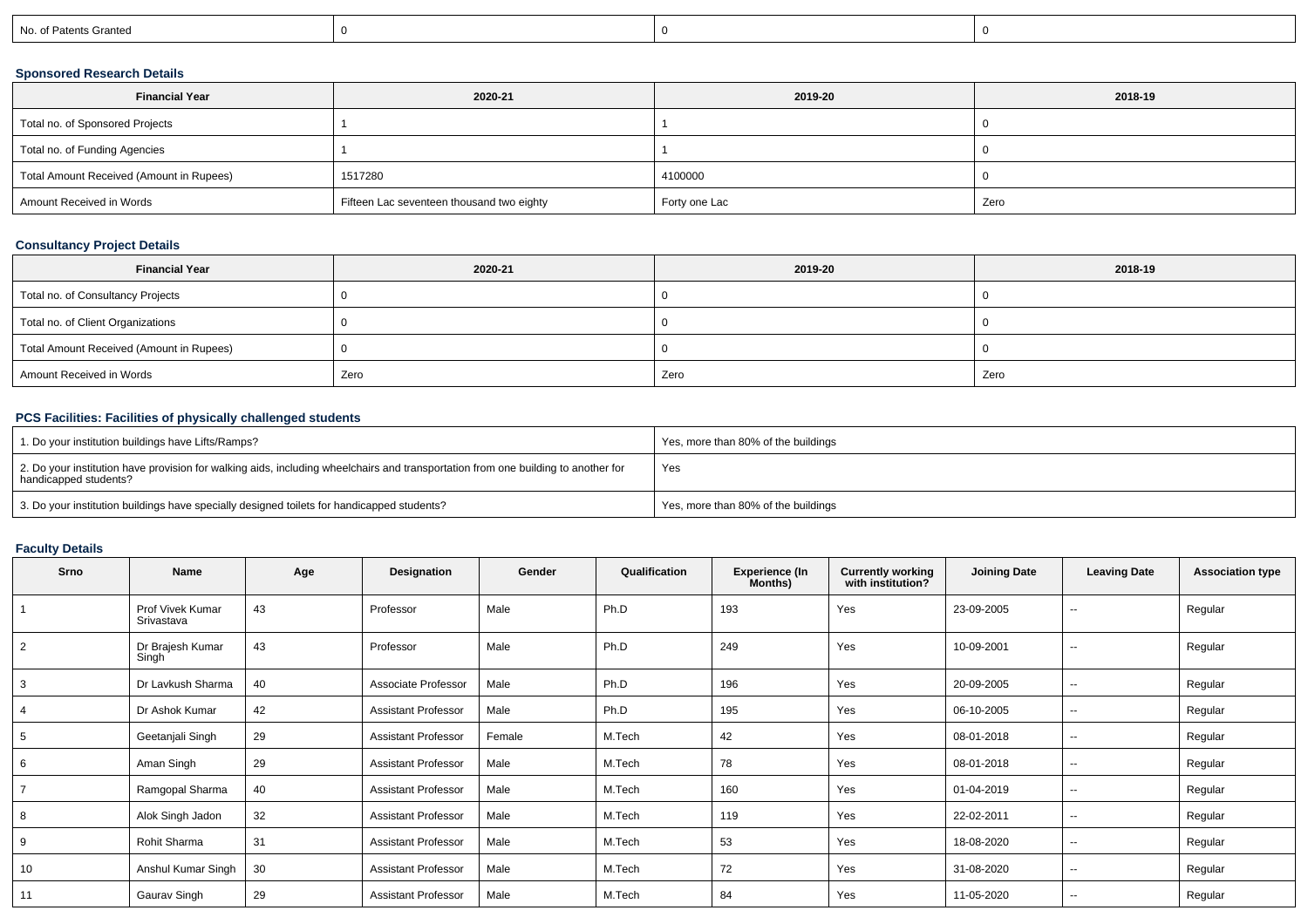| 12 | Gyanendra Singh<br>Tomar          | 35 | <b>Assistant Professor</b>                          | Male   | M.Tech | 115 | Yes | 31-08-2019 | $\overline{\phantom{a}}$ | Adhoc / Contractual |
|----|-----------------------------------|----|-----------------------------------------------------|--------|--------|-----|-----|------------|--------------------------|---------------------|
| 13 | Dr Brajesh Singh<br>Kushwah       | 59 | Dean / Principal /<br>Director / Vice<br>Chancellor | Male   | Ph.D   | 249 | Yes | 10-09-2001 | $\overline{\phantom{a}}$ | Regular             |
| 14 | Dr Pankaj Gupta                   | 45 | Dean / Principal /<br>Director / Vice<br>Chancellor | Male   | Ph.D   | 281 | Yes | 13-09-2004 | $\overline{\phantom{a}}$ | Regular             |
| 15 | Dr Amit Agarwal                   | 43 | Associate Professor                                 | Male   | Ph.D   | 263 | Yes | 20-09-2005 | $\overline{\phantom{a}}$ | Regular             |
| 16 | Anurag Kulshrestha                | 49 | <b>Assistant Professor</b>                          | Male   | M.Tech | 288 | Yes | 01-01-2011 | $\overline{\phantom{a}}$ | Regular             |
| 17 | Atul Jain                         | 29 | <b>Assistant Professor</b>                          | Male   | M.Tech | 96  | Yes | 01-08-2018 | Ξ.                       | Regular             |
| 18 | Ashish Kabra                      | 38 | <b>Assistant Professor</b>                          | Male   | M.Tech | 174 | Yes | 01-01-2019 | $\overline{\phantom{a}}$ | Regular             |
| 19 | Er Arun Singh                     | 35 | <b>Assistant Professor</b>                          | Male   | M.Tech | 168 | Yes | 21-08-2020 | $\overline{\phantom{a}}$ | Regular             |
| 20 | Ankit Bisariya                    | 27 | <b>Assistant Professor</b>                          | Male   | M.Tech | 82  | Yes | 24-08-2020 | $\overline{\phantom{a}}$ | Regular             |
| 21 | Pushpendra Kumar<br>Singh Rathore | 43 | <b>Assistant Professor</b>                          | Male   | M.Tech | 126 | Yes | 24-08-2020 | $\overline{\phantom{a}}$ | Regular             |
| 22 | Deepesh Sharma                    | 26 | <b>Assistant Professor</b>                          | Male   | M.Tech | 42  | Yes | 08-09-2020 | Щ,                       | Regular             |
| 23 | Dr Apoorva Behari<br>Lal          | 51 | Professor                                           | Male   | Ph.D   | 276 | Yes | 07-04-1999 | $\overline{\phantom{a}}$ | Regular             |
| 24 | Dr Ashish Khare                   | 41 | <b>Assistant Professor</b>                          | Male   | Ph.D   | 192 | Yes | 05-09-2006 | Щ,                       | Regular             |
| 25 | Er Amit Pratap<br>Singh           | 41 | <b>Assistant Professor</b>                          | Male   | M.Tech | 168 | Yes | 24-09-2007 | $\overline{\phantom{a}}$ | Regular             |
| 26 | Dr Soumya Rathore                 | 32 | <b>Assistant Professor</b>                          | Female | Ph.D   | 17  | Yes | 21-08-2020 | Ξ.                       | Regular             |
| 27 | Dr Shraddha Rani<br>Singh         | 45 | Professor                                           | Female | Ph.D   | 250 | Yes | 16-03-1999 | --                       | Regular             |
| 28 | Kuldeep Singh                     | 42 | <b>Assistant Professor</b>                          | Male   | M.Tech | 156 | Yes | 13-10-2005 | $\overline{\phantom{a}}$ | Regular             |
| 29 | VENKATESWARA<br><b>RAO BELLA</b>  | 35 | <b>Assistant Professor</b>                          | Male   | M.Tech | 132 | Yes | 01-01-2011 | $\overline{\phantom{a}}$ | Regular             |
| 30 | Mohit Nigam                       | 40 | <b>Assistant Professor</b>                          | Male   | M.Tech | 192 | Yes | 10-11-2012 | $\overline{\phantom{a}}$ | Regular             |
| 31 | Er Upendra Pal<br>Singh           | 41 | <b>Assistant Professor</b>                          | Male   | M.Tech | 192 | Yes | 07-01-2013 | $\overline{\phantom{a}}$ | Regular             |
| 32 | Er Jay Kumar                      | 40 | <b>Assistant Professor</b>                          | Male   | M.Tech | 192 | Yes | 20-09-2005 | $\overline{\phantom{a}}$ | Regular             |
| 33 | Er Anuj Sharma                    | 37 | <b>Assistant Professor</b>                          | Male   | M.Tech | 168 | Yes | 01-08-2018 | $\overline{\phantom{a}}$ | Regular             |
| 34 | Dr Dushyant Singh                 | 39 | Professor                                           | Male   | Ph.D   | 189 | Yes | 20-09-2005 | Щ,                       | Regular             |
| 35 | Dr Dharmendra<br>Singh Tomar      | 52 | Associate Professor                                 | Male   | Ph.D   | 269 | Yes | 10-09-2001 | Щ,                       | Regular             |
| 36 | Dr Shachi Pati<br>Pandey          | 45 | Associate Professor                                 | Male   | Ph.D   | 197 | Yes | 20-09-2005 | $\sim$                   | Regular             |
| 37 | Dr Pratima                        | 44 | Associate Professor                                 | Female | Ph.D   | 194 | Yes | 06-12-2006 | Ξ.                       | Regular             |
| 38 | Dr Ashish Shukla                  | 43 | Associate Professor                                 | Male   | Ph.D   | 199 | Yes | 05-09-2006 | --                       | Regular             |
| 39 | Dr Nitin Agarwal                  | 40 | <b>Assistant Professor</b>                          | Male   | Ph.D   | 185 | Yes | 16-01-2006 | --                       | Regular             |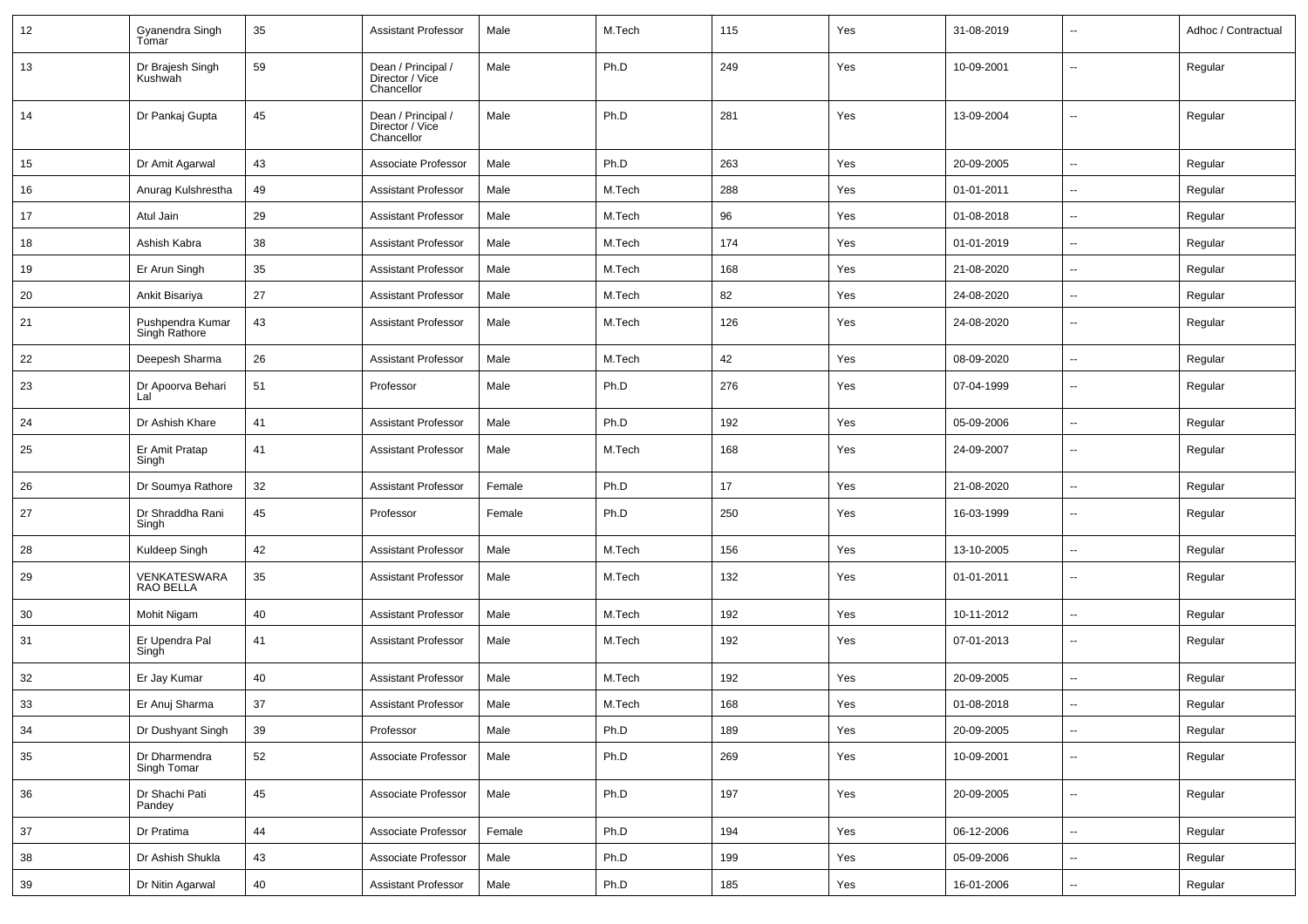| 40 | Dr Namrata Gupta             | 45 | <b>Assistant Professor</b> | Female | Ph.D       | 196 | Yes | 06-09-2006 | $\overline{\phantom{a}}$ | Regular             |
|----|------------------------------|----|----------------------------|--------|------------|-----|-----|------------|--------------------------|---------------------|
| 41 | Dr Amit Kumar<br>Singh       | 40 | <b>Assistant Professor</b> | Male   | Ph.D       | 194 | Yes | 08-12-2006 | $\overline{\phantom{a}}$ | Regular             |
| 42 | Thakurendra Singh            | 41 | <b>Assistant Professor</b> | Male   | M.Tech     | 220 | Yes | 20-09-2007 | $\mathbf{u}$             | Regular             |
| 43 | Mukta Yadav                  | 29 | <b>Assistant Professor</b> | Female | M.Tech     | 84  | Yes | 01-08-2018 | --                       | Regular             |
| 44 | Dhananjali Singh             | 27 | <b>Assistant Professor</b> | Female | M.Tech     | 46  | Yes | 01-08-2018 | Ξ.                       | Regular             |
| 45 | Dr Hemlata Singh             | 41 | <b>Assistant Professor</b> | Female | Ph.D       | 49  | Yes | 01-01-2019 | $\overline{\phantom{a}}$ | Regular             |
| 46 | Dr devbrat Pundhir           | 30 | <b>Assistant Professor</b> | Male   | Ph.D       | 49  | Yes | 01-01-2019 | $\overline{\phantom{a}}$ | Regular             |
| 47 | Dr Satya Bhan<br>Kulshrestha | 48 | <b>Assistant Professor</b> | Male   | Ph.D       | 30  | Yes | 18-08-2020 | $\overline{\phantom{a}}$ | Regular             |
| 48 | Dr Sanjay Gupta              | 42 | <b>Assistant Professor</b> | Male   | Ph.D       | 30  | Yes | 18-08-2020 | Ξ.                       | Regular             |
| 49 | Dr Saloni Srivastava         | 35 | Assistant Professor        | Female | Ph.D       | 30  | Yes | 18-08-2020 | $\sim$                   | Regular             |
| 50 | Pramit Sharma                | 32 | <b>Assistant Professor</b> | Male   | M.Tech     | 96  | Yes | 18-08-2020 | $\overline{\phantom{a}}$ | Regular             |
| 51 | Rahul Agarwal                | 35 | <b>Assistant Professor</b> | Male   | M.Tech     | 131 | Yes | 19-08-2020 | $\sim$                   | Regular             |
| 52 | Dr Amit Yadav                | 34 | <b>Assistant Professor</b> | Male   | Ph.D       | 59  | Yes | 27-08-2020 | $\overline{\phantom{a}}$ | Regular             |
| 53 | Shubham Chauhan              | 30 | <b>Assistant Professor</b> | Male   | M.Tech     | 96  | Yes | 05-11-2020 | $\overline{\phantom{a}}$ | Regular             |
| 54 | Dr Sapna Tomar               | 51 | Professor                  | Female | Ph.D       | 196 | Yes | 05-09-2006 | $\overline{\phantom{a}}$ | Regular             |
| 55 | <b>TUSHAR KANT</b>           | 31 | <b>Assistant Professor</b> | Male   | <b>MBA</b> | 12  | Yes | 07-09-2020 | $\overline{\phantom{a}}$ | Adhoc / Contractual |
| 56 | <b>NEETIKA TOMAR</b>         | 33 | Associate Professor        | Female | <b>MBA</b> | 12  | Yes | 07-09-2020 | $\overline{\phantom{a}}$ | Adhoc / Contractual |
| 57 | <b>ARTI GAUTAM</b>           | 30 | Associate Professor        | Female | M.Tech     | 12  | No  | 07-10-2020 | 30-06-2021               | Adhoc / Contractual |
| 58 | <b>DEEPAK KUMAR</b>          | 29 | Associate Professor        | Male   | M.Tech     | 60  | Yes | 07-10-2020 | $\overline{\phantom{a}}$ | Adhoc / Contractual |
| 59 | DR SHYAMVEER<br><b>SINGH</b> | 44 | Associate Professor        | Male   | Ph.D       | 151 | Yes | 05-11-2012 | $\overline{\phantom{a}}$ | Regular             |
| 60 | DR PRAMOD<br>SHARMA          | 51 | Associate Professor        | Male   | Ph.D       | 267 | Yes | 01-01-2019 | $\overline{\phantom{a}}$ | Regular             |
| 61 | ER HITENDRA<br><b>SINGH</b>  | 37 | Associate Professor        | Male   | M.Tech     | 88  | Yes | 01-08-2018 | $\overline{\phantom{a}}$ | Regular             |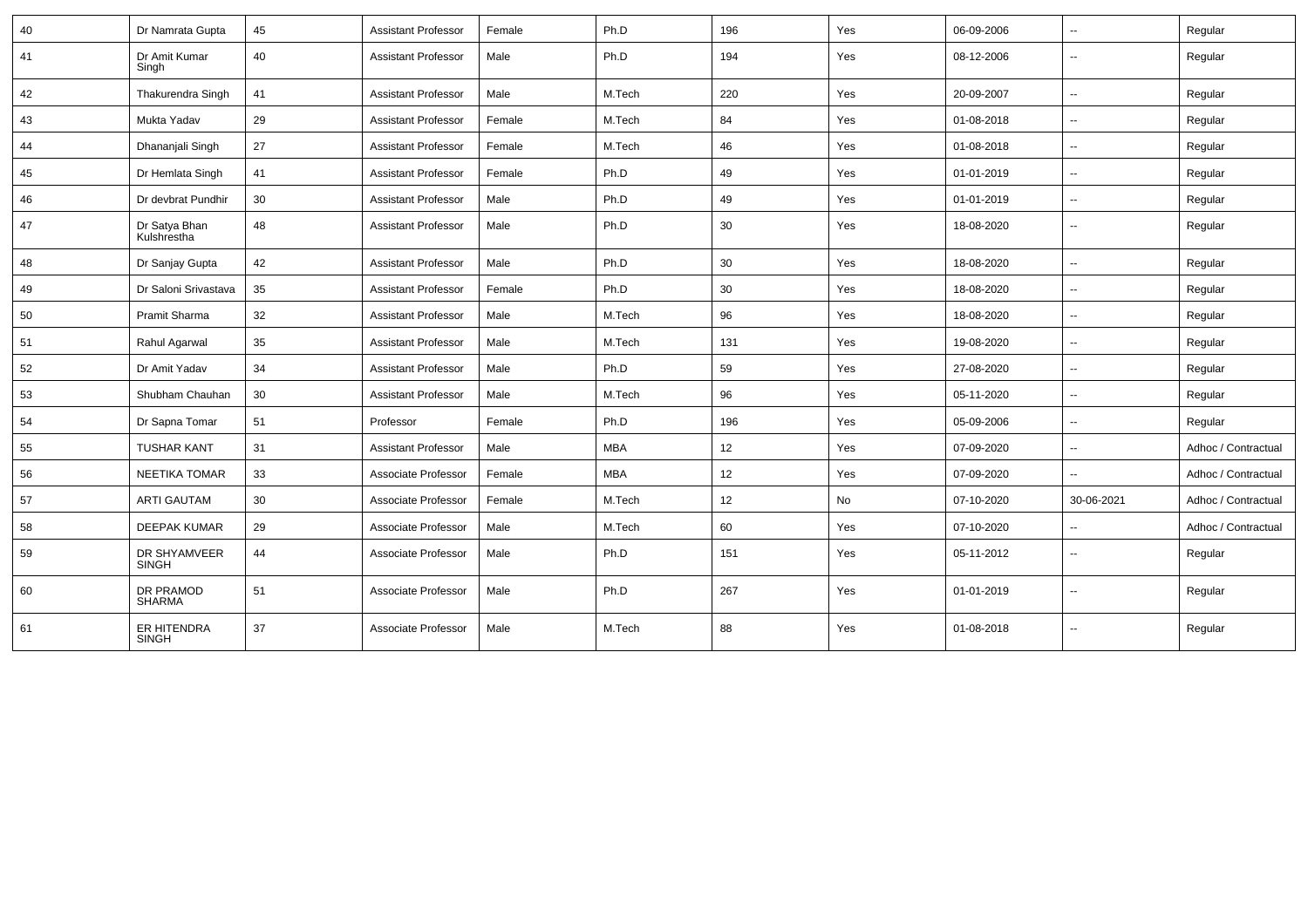# **National Institutional Ranking FrameworkMinistry of Education Government of IndiaWelcome to Data Capturing System: OVERALL**

# **Submitted Institute Data for NIRF'2022'**

# Institute Name: Raja Balwant Singh Engineering Technical Campus [IR-O-C-46018]

## **Sanctioned (Approved) Intake**

| <b>Academic Year</b>    | 2020-21 | 2019-20 | 2018-19 | 2017-18 | 2016-17 | 2015-16 |
|-------------------------|---------|---------|---------|---------|---------|---------|
| UG [4 Years Program(s)] | 540     | 54C     | 540     | 540     |         |         |
| PG [2 Year Program(s)]  |         |         |         |         |         |         |

#### **Total Actual Student Strength (Program(s) Offered by Your Institution)**

| (All programs<br>of all years) | No. of Male<br><b>Students</b> | No. of Female<br><b>Students</b> | <b>Total Students</b> | <b>Within State</b><br>(Including male<br>& female) | <b>Outside State</b><br>(Including male<br>& female) | Outside<br>Country<br>(Including male<br>& female) | Economically<br><b>Backward</b><br>(Including male<br>& female) | <b>Socially</b><br>Challenged<br>$(SC+ST+OBC)$<br>Including male<br>& female) | No. of students<br>receiving full<br>tuition fee<br>reimbursement<br>from the State<br>and Central<br>Government | No. of students<br>receiving full<br>tuition fee<br>reimbursement<br>from Institution<br><b>Funds</b> | No. of students<br>receiving full<br>tuition fee<br>reimbursement<br>from the Private<br><b>Bodies</b> | No. of students<br>who are not<br>receiving full<br>tuition fee<br>reimbursement |
|--------------------------------|--------------------------------|----------------------------------|-----------------------|-----------------------------------------------------|------------------------------------------------------|----------------------------------------------------|-----------------------------------------------------------------|-------------------------------------------------------------------------------|------------------------------------------------------------------------------------------------------------------|-------------------------------------------------------------------------------------------------------|--------------------------------------------------------------------------------------------------------|----------------------------------------------------------------------------------|
| UG [4 Years<br>Program(s)]     | 1095                           | 259                              | 1354                  | 1340                                                | 14                                                   |                                                    | 326                                                             | 299                                                                           | 66                                                                                                               |                                                                                                       |                                                                                                        | 559                                                                              |
| PG [2 Year<br>Program(s)]      | 14                             | 21                               | 35                    | 35                                                  |                                                      |                                                    |                                                                 | 10                                                                            |                                                                                                                  |                                                                                                       |                                                                                                        | 13                                                                               |

## **Placement & Higher Studies**

## **UG [4 Years Program(s)]: Placement & higher studies for previous 3 years**

| <b>Academic Year</b> | No. of first year<br>students intake in the<br>year | No. of first vear<br>students admitted in<br>the year | <b>Academic Year</b> | No. of students<br>admitted through<br>Lateral entry | <b>Academic Year</b> | No. of students<br>graduating in<br>minimum stipulated<br>time | No. of students<br>placed | Median salary of<br>placed<br>graduates(Amount in<br>Rs.) | No. of students<br>selected for Higher<br><b>Studies</b> |
|----------------------|-----------------------------------------------------|-------------------------------------------------------|----------------------|------------------------------------------------------|----------------------|----------------------------------------------------------------|---------------------------|-----------------------------------------------------------|----------------------------------------------------------|
| 2015-16              | 540                                                 | 365                                                   | 2016-17              | 34                                                   | 2018-19              | 305                                                            | 173                       | 224000(Two Lac<br>Twenty Four Thousand                    | $\mathbf 0$                                              |
| 2016-17              | 540                                                 | 221                                                   | 2017-18              | 30                                                   | 2019-20              | 250                                                            | 146                       | 260000(Two Lac Sixty<br>Thousand)                         | 0                                                        |
| 2017-18              | 540                                                 | 329                                                   | 2018-19              | 28                                                   | 2020-21              | 309                                                            | 150                       | 250000(Two Lac Fifty<br>Thousand)                         | 0                                                        |

### **PG [2 Years Program(s)]: Placement & higher studies for previous 3 years**

| <b>Academic Year</b> | No. of first year<br>students intake in the<br>year | No. of first vear<br>students admitted in<br>the year | <b>Academic Year</b> | No. of students graduating in minimum<br>stipulated time | No. of students<br>placed | Median salary of<br>placed<br>graduates(Amount in<br><b>Rs.)</b> | No. of students<br>selected for Higher<br><b>Studies</b> |
|----------------------|-----------------------------------------------------|-------------------------------------------------------|----------------------|----------------------------------------------------------|---------------------------|------------------------------------------------------------------|----------------------------------------------------------|
| 2017-18              | 72                                                  | 14                                                    | 2018-19              | 12                                                       |                           | 320000(Three Lac<br>Twenty Thousand)                             |                                                          |
| 2018-19              | 72                                                  |                                                       | 2019-20              |                                                          |                           | 300000(Three Lac)                                                |                                                          |
| 2019-20              | 72                                                  | 16                                                    | 2020-21              | 16                                                       |                           | 300000(Three Lac)                                                |                                                          |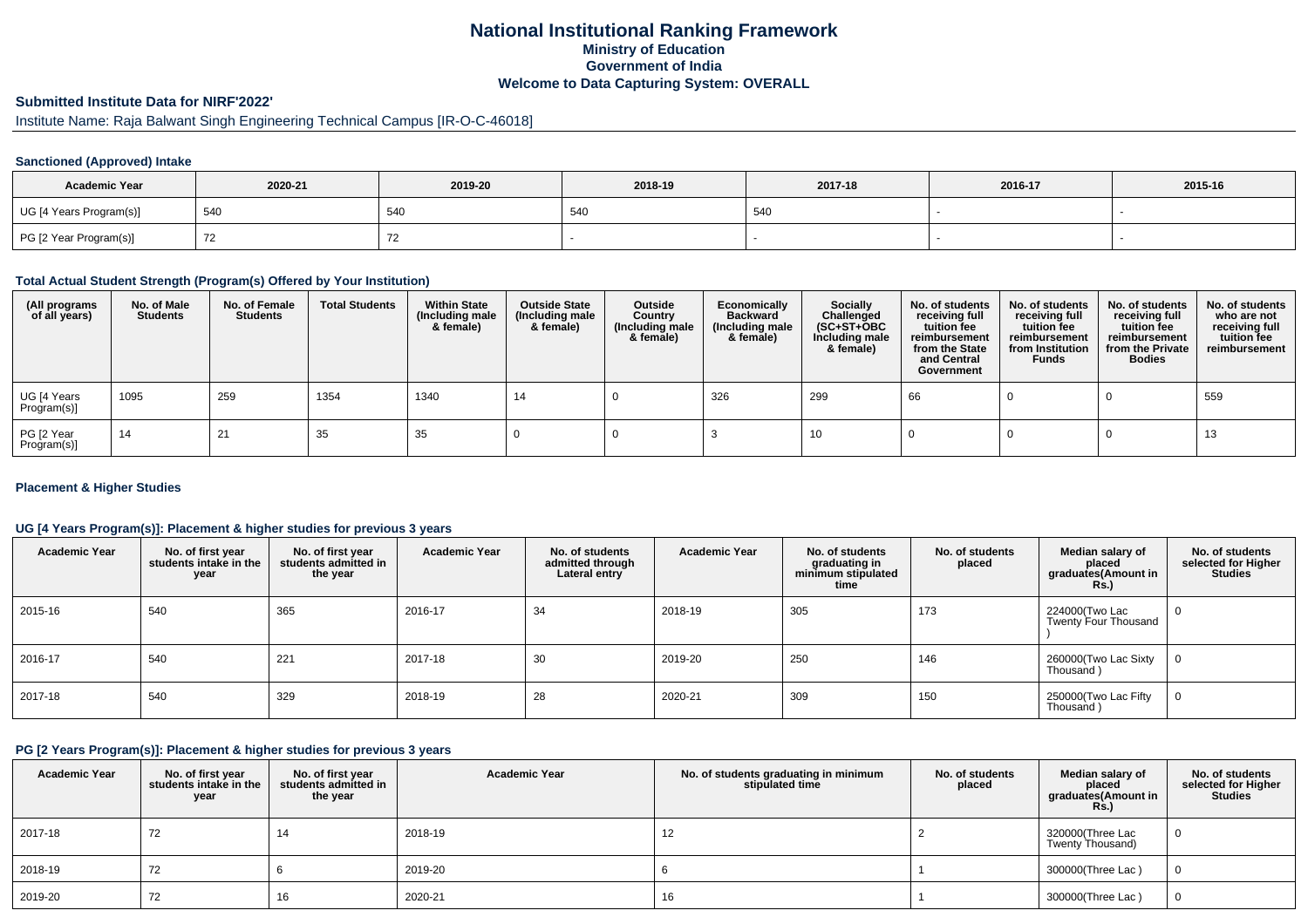#### **Ph.D Student Details**

| Ph.D (Student pursuing doctoral program till 2020-21 Students admitted in the academic year 2020-21 should not be entered here.) |                                                                                                                                  |                       |         |  |  |  |  |  |
|----------------------------------------------------------------------------------------------------------------------------------|----------------------------------------------------------------------------------------------------------------------------------|-----------------------|---------|--|--|--|--|--|
|                                                                                                                                  |                                                                                                                                  | <b>Total Students</b> |         |  |  |  |  |  |
| Full Time                                                                                                                        |                                                                                                                                  |                       |         |  |  |  |  |  |
| Part Time                                                                                                                        |                                                                                                                                  | -3                    |         |  |  |  |  |  |
| No. of Ph.D students graduated (including Integrated Ph.D)                                                                       |                                                                                                                                  |                       |         |  |  |  |  |  |
|                                                                                                                                  | 2020-21                                                                                                                          | 2019-20               | 2018-19 |  |  |  |  |  |
| Full Time                                                                                                                        |                                                                                                                                  |                       |         |  |  |  |  |  |
| Part Time                                                                                                                        |                                                                                                                                  | 0                     |         |  |  |  |  |  |
|                                                                                                                                  | PG (Student pursuing MD/MS/DNB program till 2020-21 Students admitted in the academic year 2021 - 22 should not be entered here) |                       |         |  |  |  |  |  |
|                                                                                                                                  | Number of students pursuing PG (MD/MS/DNB) program                                                                               |                       | 0       |  |  |  |  |  |
|                                                                                                                                  | No. of students Graduating in PG (MD/MS/DNB) program                                                                             |                       |         |  |  |  |  |  |
| 2020-21                                                                                                                          | 2019-20<br>2018-19                                                                                                               |                       |         |  |  |  |  |  |
| 0                                                                                                                                |                                                                                                                                  | -0                    |         |  |  |  |  |  |

## **Online Education**

| 1. Does all programs/courses were completed on time.                                                        |    | Yes                                                                                                                                                                                                                                                                                                                                                                                                                                                                                                                                                                                                                                                                                                                                                                                                                                                                                                                                                                                                                                      |                                                |  |  |
|-------------------------------------------------------------------------------------------------------------|----|------------------------------------------------------------------------------------------------------------------------------------------------------------------------------------------------------------------------------------------------------------------------------------------------------------------------------------------------------------------------------------------------------------------------------------------------------------------------------------------------------------------------------------------------------------------------------------------------------------------------------------------------------------------------------------------------------------------------------------------------------------------------------------------------------------------------------------------------------------------------------------------------------------------------------------------------------------------------------------------------------------------------------------------|------------------------------------------------|--|--|
| 2. Measures taken to complete the syllabus of courses and programs.                                         |    | Regular updates and monitoring by teacher incharges (MENTOR) made it so. Course<br>Management System (CMS) software of NPTEL or SWYAM. The ability to access a course from any computer with Internet access, 24 hours a day, seven days a week is a tremendous incentive for many of today's students. The most<br>Schedule For posting and viewing deadlines, events, etc.<br>Announcements - For posting current information to all students.<br>Syllabus- For creating and posting the course syllabus.<br>Modules - For publishing and viewing course content in sections.<br>Assignments- For posting, submitting, and grading student work.<br>Discussion - Board For asynchronous discussions, group work, and collaboration.<br>Private Messages - For private communication between students and/or the instructor.<br>Chat For real-time, synchronous conversation in written form.<br>Tests & Quizzes - For authoring and administering exams, quizzes, surveys, etc.<br>Gradebook - For posting and managing student grades |                                                |  |  |
| 3. The period of delay in completion of syllabus (in months).                                               |    |                                                                                                                                                                                                                                                                                                                                                                                                                                                                                                                                                                                                                                                                                                                                                                                                                                                                                                                                                                                                                                          |                                                |  |  |
| 4. The period of delay in conducting exams (in months).                                                     |    |                                                                                                                                                                                                                                                                                                                                                                                                                                                                                                                                                                                                                                                                                                                                                                                                                                                                                                                                                                                                                                          |                                                |  |  |
| <b>Portal Name</b><br>No. of students offered online courses which have credit<br>transferred to transcript |    | Total no, of online courses which have credit transferred<br>to the transcript                                                                                                                                                                                                                                                                                                                                                                                                                                                                                                                                                                                                                                                                                                                                                                                                                                                                                                                                                           | Total no. of credits transferred to transcript |  |  |
| Swayam                                                                                                      | 14 |                                                                                                                                                                                                                                                                                                                                                                                                                                                                                                                                                                                                                                                                                                                                                                                                                                                                                                                                                                                                                                          |                                                |  |  |
| 5. No. of courses developed and available online on Swayam platform by your institution faculty             |    |                                                                                                                                                                                                                                                                                                                                                                                                                                                                                                                                                                                                                                                                                                                                                                                                                                                                                                                                                                                                                                          |                                                |  |  |

# **Financial Resources: Utilised Amount for the Capital expenditure for previous 3 years**

| <b>Academic Year</b>                                                                                 | 2020-21                | 2019-20                | 2018-19                |  |  |  |  |
|------------------------------------------------------------------------------------------------------|------------------------|------------------------|------------------------|--|--|--|--|
|                                                                                                      | <b>Utilised Amount</b> | <b>Utilised Amount</b> | <b>Utilised Amount</b> |  |  |  |  |
| Annual Capital Expenditure on Academic Activities and Resources (excluding expenditure on buildings) |                        |                        |                        |  |  |  |  |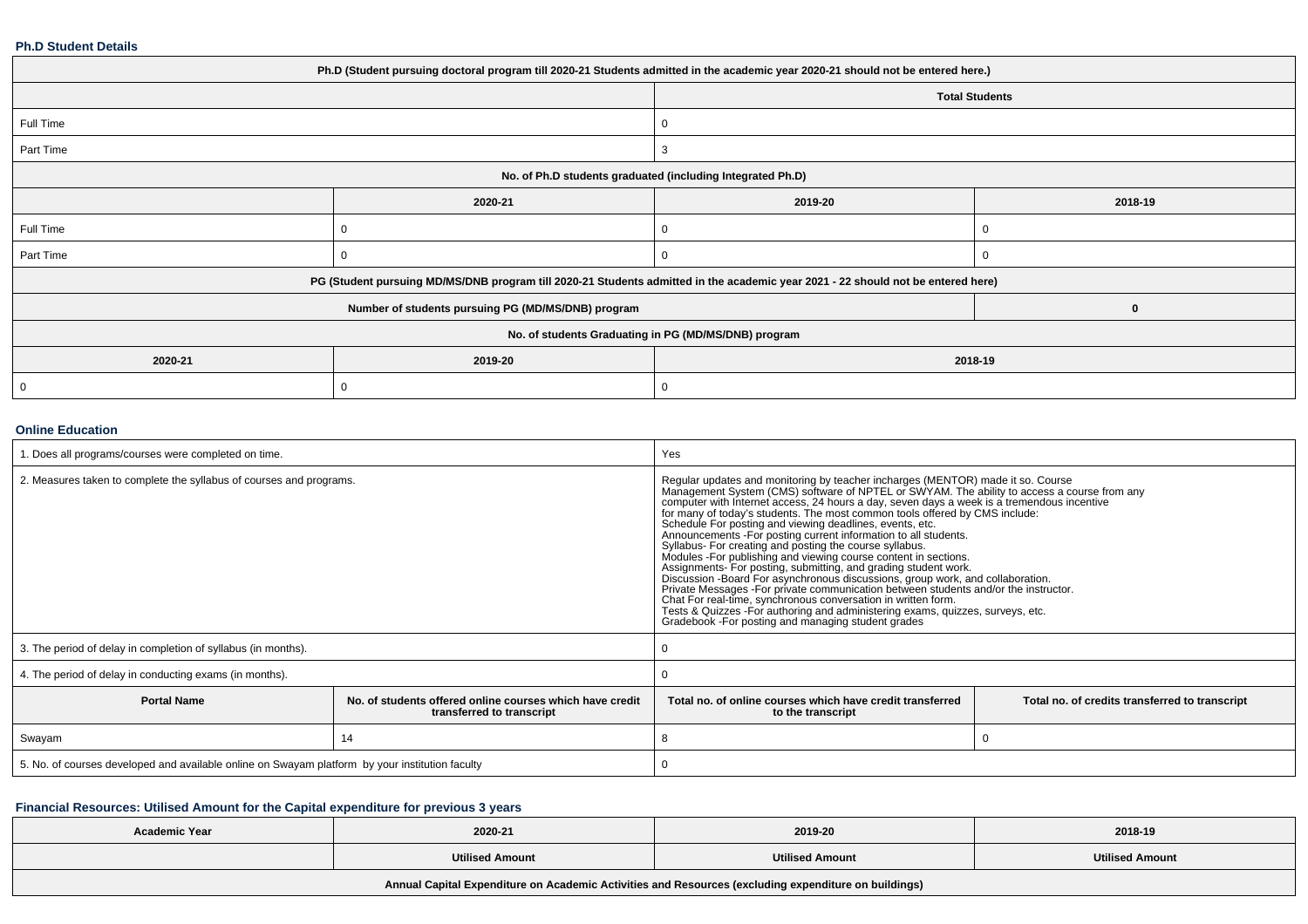| Library                                                    | 1299728 (Twelve Lac Ninty Nine Thousand Seven Hundred | 2170959 (Twenty One Lac Seventy Thousand Nine Hundred     | 1999354 (Nineteen Lac Ninty nine Thousand Three Hundred |
|------------------------------------------------------------|-------------------------------------------------------|-----------------------------------------------------------|---------------------------------------------------------|
|                                                            | Twenty Eight)                                         | Fifty Nine                                                | Fifty Four                                              |
| New Equipment for Laboratories                             | 1780477 (Seventeen Lac Eighty Thousand Four hundred   | 5391770 (Fifty Three Lac Ninty One Thousand Seven Hundred | 3184393 (Thirty One Lac Eighty Four Thousand Three      |
|                                                            | Seventy Seven)                                        | Seventy)                                                  | Hundred Ninty Three)                                    |
| <b>Engineering Workshops</b>                               | 0 (zero)                                              | $0$ (zero)                                                | $0$ (zero)                                              |
| Other expenditure on creation of Capital Assets (excluding | 10577080 (One Crore Five Lac Seventy Seven Thousand   | 10484080 (One Crore Four Lac Eighty Four Thousand Eighty) | 27320167 (Two Crore Seventy Three Lac Twenty Thousand   |
| expenditure on Land and Building)                          | Eighty)                                               |                                                           | One Hundred Sixty Seven)                                |

# **Financial Resources: Utilised Amount for the Operational expenditure for previous 3 years**

| <b>Academic Year</b>                                                                                                                                                                            | 2020-21                                                                                | 2019-20                                                                              | 2018-19                                                                                  |  |  |  |  |  |
|-------------------------------------------------------------------------------------------------------------------------------------------------------------------------------------------------|----------------------------------------------------------------------------------------|--------------------------------------------------------------------------------------|------------------------------------------------------------------------------------------|--|--|--|--|--|
|                                                                                                                                                                                                 | <b>Utilised Amount</b>                                                                 | <b>Utilised Amount</b>                                                               | <b>Utilised Amount</b>                                                                   |  |  |  |  |  |
| <b>Annual Operational Expenditure</b>                                                                                                                                                           |                                                                                        |                                                                                      |                                                                                          |  |  |  |  |  |
| Salaries (Teaching and Non Teaching staff)                                                                                                                                                      | 95193764 (Nine Crore Fifty One Lac Ninety Three Thousand<br>Seven Hundred Sixty Four ) | 92050208 (Nine Crore Twenty Lac Fifty Thousand Two<br>Hundred Eight)                 | 84757929 (Eight Crore Forty Seven Lac Fifty Seven Thousand<br>Nine Hundred Twenty Nine ) |  |  |  |  |  |
| Maintenance of Academic Infrastructure or consumables and<br>other running expenditures (excluding maintenance of hostels<br>and allied services, rent of the building, depreciation cost, etc) | 12817482 (One Crore Twenty Eight Lac Seventeen Thousand<br>Four Hundred Eighty Two)    | 12934361 (O e Crore Twenty Nine Lac Thirty Four Thousand<br>Three Hundred Sixty One) | 12293908 (One Crore Twenty Two Lac Ninety Three Thousand<br>Nine Hundred Eight)          |  |  |  |  |  |
| Seminars/Conferences/Workshops                                                                                                                                                                  | 50000 (Fifty Thousand)                                                                 | $0$ (zero)                                                                           | 25402 (Twenty Five Thousand Four Hundred Two)                                            |  |  |  |  |  |

#### **IPR**

| Calendar year            | 2020 | 2019 | 2018 |  |
|--------------------------|------|------|------|--|
| No. of Patents Published |      |      |      |  |
| No. of Patents Granted   |      |      |      |  |

# **Sponsored Research Details**

| <b>Financial Year</b>                    | 2020-21                                           | 2019-20       | 2018-19 |
|------------------------------------------|---------------------------------------------------|---------------|---------|
| Total no. of Sponsored Projects          |                                                   |               |         |
| Total no. of Funding Agencies            |                                                   |               |         |
| Total Amount Received (Amount in Rupees) | 1517280                                           | 4100000       |         |
| Amount Received in Words                 | Fifteen Lac Seventeen Thousand Two Hundred Eighty | Forty One Lac | Zero    |

# **Consultancy Project Details**

| <b>Financial Year</b>                    | 2020-21 | 2019-20 | 2018-19 |  |
|------------------------------------------|---------|---------|---------|--|
| Total no. of Consultancy Projects        |         |         |         |  |
| Total no. of Client Organizations        |         |         |         |  |
| Total Amount Received (Amount in Rupees) |         |         |         |  |
| Amount Received in Words                 | Zero    | Zero    | Zero    |  |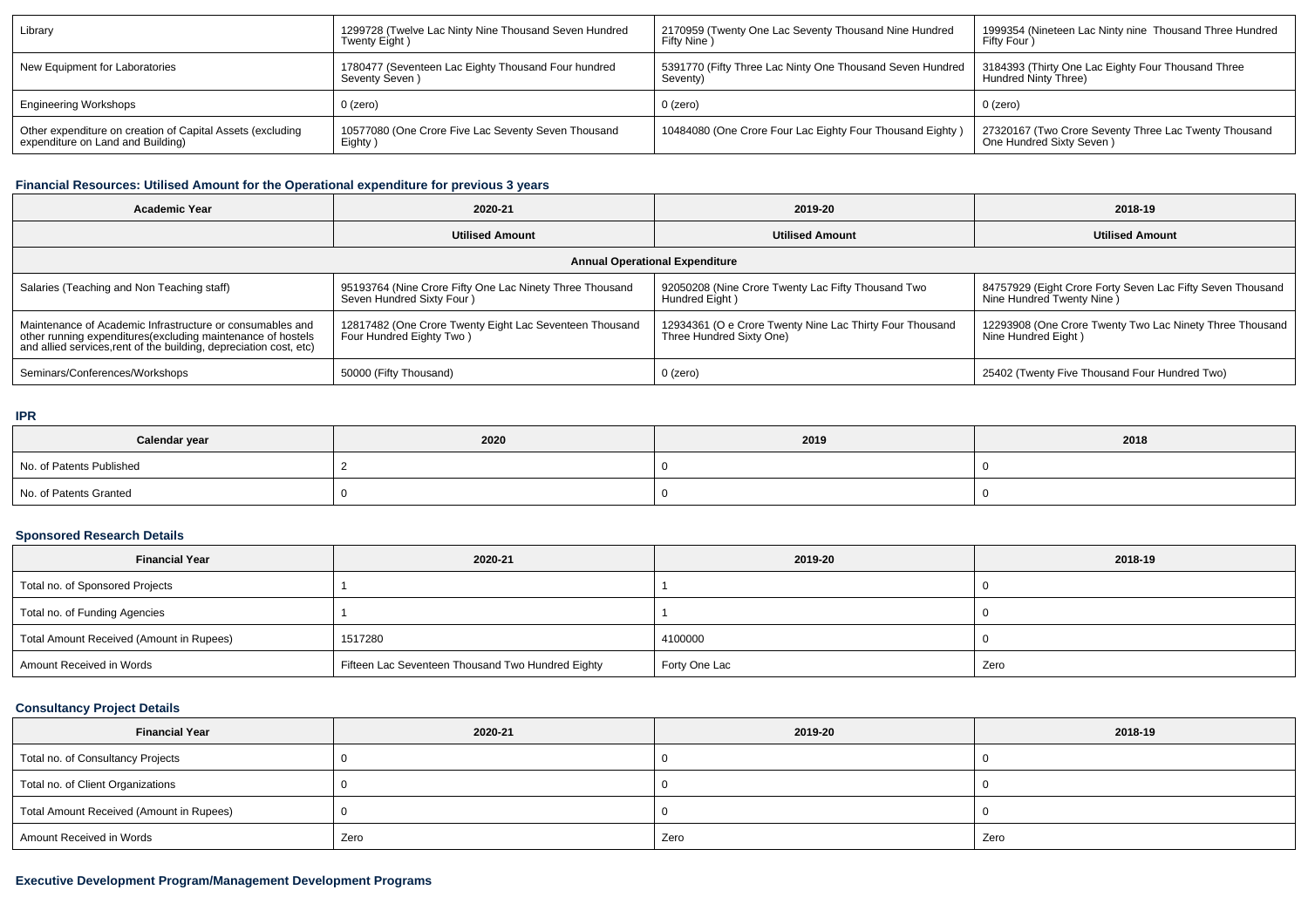| <b>Financial Year</b>                                                             | 2020-21 | 2019-20 | 2018-19 |  |
|-----------------------------------------------------------------------------------|---------|---------|---------|--|
| Total no. of Executive Development Programs/ Management<br>Development Programs   | 0       |         |         |  |
| Total no. of Participants                                                         |         |         |         |  |
| Total Annual Earnings (Amount in Rupees)(Excluding Lodging<br>& Boarding Charges) | 0       |         |         |  |
| Total Annual Earnings in Words                                                    | Zero    | Zero    | Zero    |  |

# **PCS Facilities: Facilities of physically challenged students**

| 1. Do your institution buildings have Lifts/Ramps?                                                                                                         | Yes, more than 80% of the buildings |
|------------------------------------------------------------------------------------------------------------------------------------------------------------|-------------------------------------|
| 2. Do your institution have provision for walking aids, including wheelchairs and transportation from one building to another for<br>handicapped students? | Yes                                 |
| 3. Do your institution buildings have specially designed toilets for handicapped students?                                                                 | Yes, more than 80% of the buildings |

#### **Accreditation**

### **NBA Accreditation**

| <b>NO</b><br>: have a valid NBA Accreditation?<br>our institute<br>.Do<br>__ |
|------------------------------------------------------------------------------|
|------------------------------------------------------------------------------|

## **NAAC Accreditation**

| <sup>1</sup> Does vour institute have a valid NAAC Accreditation? | NC |
|-------------------------------------------------------------------|----|
|-------------------------------------------------------------------|----|

# **Faculty Details**

| Srno           | <b>Name</b>            | Age | Designation                | Gender | Qualification | <b>Experience (In</b><br>Months) | <b>Currently working</b><br>with institution? | <b>Joining Date</b> | <b>Leaving Date</b>      | <b>Association type</b> |
|----------------|------------------------|-----|----------------------------|--------|---------------|----------------------------------|-----------------------------------------------|---------------------|--------------------------|-------------------------|
|                | Alok Singh Jadon       | 32  | <b>Assistant Professor</b> | Male   | M.Tech        | 119                              | Yes                                           | 22-02-2011          | $\overline{\phantom{a}}$ | Regular                 |
| $\overline{2}$ | Aman Singh             | 29  | <b>Assistant Professor</b> | Male   | M.Tech        | 78                               | Yes                                           | 08-01-2018          | $\overline{\phantom{a}}$ | Regular                 |
| 3              | Ankit Bisariya         | 27  | <b>Assistant Professor</b> | Male   | M.Tech        | 82                               | Yes                                           | 24-08-2020          | $-$                      | Regular                 |
|                | Anshul Kumar Singh     | 30  | <b>Assistant Professor</b> | Male   | M.Tech        | 72                               | Yes                                           | 31-08-2020          | $\overline{\phantom{a}}$ | Regular                 |
| 5              | Anurag Kulshrestha     | 49  | <b>Assistant Professor</b> | Male   | M.Tech        | 288                              | Yes                                           | 01-01-2011          | $\overline{\phantom{a}}$ | Regular                 |
| 6              | <b>ARTI GAUTAM</b>     | 30  | Associate Professor        | Female | M.Tech        | 12                               | No                                            | 07-10-2020          | 30-06-2021               | Adhoc / Contractual     |
|                | Ashish Kabra           | 38  | <b>Assistant Professor</b> | Male   | M.Tech        | 174                              | Yes                                           | 01-01-2019          | $\overline{\phantom{a}}$ | Regular                 |
| 8              | Atul Jain              | 29  | <b>Assistant Professor</b> | Male   | M.Tech        | 96                               | Yes                                           | 01-08-2018          | $\sim$                   | Regular                 |
| 9              | <b>DEEPAK KUMAR</b>    | 29  | Associate Professor        | Male   | M.Tech        | 60                               | Yes                                           | 07-10-2020          | $\overline{\phantom{a}}$ | Adhoc / Contractual     |
| 10             | Deepesh Sharma         | 26  | <b>Assistant Professor</b> | Male   | M.Tech        | 42                               | Yes                                           | 08-09-2020          | $- -$                    | Regular                 |
| 11             | Dhananjali Singh       | 27  | <b>Assistant Professor</b> | Female | M.Tech        | 46                               | Yes                                           | 01-08-2018          | $\overline{\phantom{a}}$ | Regular                 |
| 12             | Dr Amit Agarwal        | 43  | Associate Professor        | Male   | Ph.D          | 263                              | Yes                                           | 20-09-2005          | $\overline{\phantom{a}}$ | Regular                 |
| 13             | Dr Amit Kumar<br>Singh | 40  | <b>Assistant Professor</b> | Male   | Ph.D          | 194                              | Yes                                           | 08-12-2006          | $\overline{\phantom{a}}$ | Regular                 |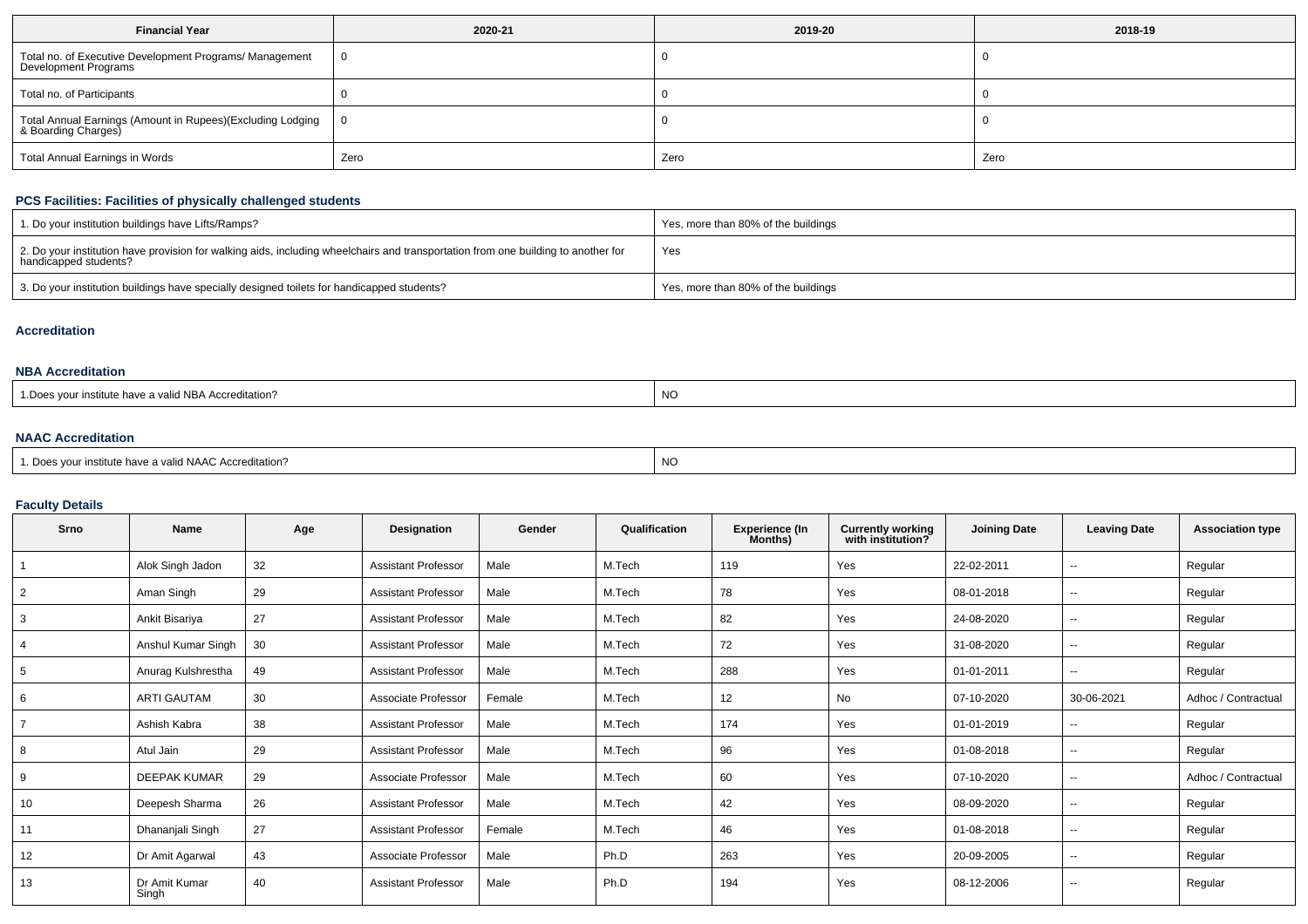| 14 | Dr Amit Yadav                | 34     | <b>Assistant Professor</b>                          | Male   | Ph.D   | 59  | Yes | 27-08-2020 | $\overline{\phantom{a}}$ | Regular |
|----|------------------------------|--------|-----------------------------------------------------|--------|--------|-----|-----|------------|--------------------------|---------|
| 15 | Dr Apoorva Behari<br>Lal     | 51     | Professor                                           | Male   | Ph.D   | 276 | Yes | 07-04-1999 | $\overline{\phantom{a}}$ | Regular |
| 16 | Dr Ashish Khare              | 41     | <b>Assistant Professor</b>                          | Male   | Ph.D   | 192 | Yes | 05-09-2006 | $\overline{\phantom{a}}$ | Regular |
| 17 | Dr Ashish Shukla             | 43     | Associate Professor                                 | Male   | Ph.D   | 199 | Yes | 05-09-2006 | $\mathbf{u}$             | Regular |
| 18 | Dr Ashok Kumar               | 42     | <b>Assistant Professor</b>                          | Male   | Ph.D   | 195 | Yes | 06-10-2005 | $\overline{\phantom{a}}$ | Regular |
| 19 | Dr Brajesh Kumar<br>Singh    | 43     | Professor                                           | Male   | Ph.D   | 249 | Yes | 10-09-2001 | --                       | Regular |
| 20 | Dr Brajesh Singh<br>Kushwah  | 59     | Dean / Principal /<br>Director / Vice<br>Chancellor | Male   | Ph.D   | 249 | Yes | 10-09-2001 | --                       | Regular |
| 21 | Dr devbrat Pundhir           | 30     | <b>Assistant Professor</b>                          | Male   | Ph.D   | 49  | Yes | 01-01-2019 | $\overline{\phantom{a}}$ | Regular |
| 22 | Dr Dharmendra<br>Singh Tomar | 52     | Associate Professor                                 | Male   | Ph.D   | 269 | Yes | 10-09-2001 | --                       | Regular |
| 23 | Dr Dushyant Singh            | 39     | Professor                                           | Male   | Ph.D   | 189 | Yes | 20-09-2005 | $\mathbf{u}$             | Regular |
| 24 | Dr Hemlata Singh             | 41     | <b>Assistant Professor</b>                          | Female | Ph.D   | 49  | Yes | 01-01-2019 | $\mathbf{u}$             | Regular |
| 25 | Dr Lavkush Sharma            | 40     | Associate Professor                                 | Male   | Ph.D   | 196 | Yes | 20-09-2005 | $\sim$                   | Regular |
| 26 | Dr Namrata Gupta             | 45     | <b>Assistant Professor</b>                          | Female | Ph.D   | 196 | Yes | 06-09-2006 | $\overline{\phantom{a}}$ | Regular |
| 27 | Dr Nitin Agarwal             | 40     | <b>Assistant Professor</b>                          | Male   | Ph.D   | 185 | Yes | 16-01-2006 | $\overline{\phantom{a}}$ | Regular |
| 28 | Dr Pankaj Gupta              | 45     | Dean / Principal /<br>Director / Vice<br>Chancellor | Male   | Ph.D   | 281 | Yes | 13-09-2004 | $\overline{\phantom{a}}$ | Regular |
| 29 | DR PRAMOD<br><b>SHARMA</b>   | 51     | Associate Professor                                 | Male   | Ph.D   | 267 | Yes | 01-01-2019 | $\mathbf{u}$             | Regular |
| 30 | Dr Pratima                   | 44     | Associate Professor                                 | Female | Ph.D   | 194 | Yes | 06-12-2006 | $\overline{a}$           | Regular |
| 31 | Dr Saloni Srivastava         | 35     | <b>Assistant Professor</b>                          | Female | Ph.D   | 30  | Yes | 18-08-2020 | $\overline{\phantom{a}}$ | Regular |
| 32 | Dr Sanjay Gupta              | 42     | <b>Assistant Professor</b>                          | Male   | Ph.D   | 30  | Yes | 18-08-2020 | $\mathbf{u}$             | Regular |
| 33 | Dr Sapna Tomar               | 51     | Professor                                           | Female | Ph.D   | 196 | Yes | 05-09-2006 | $\sim$                   | Regular |
| 34 | Dr Satya Bhan<br>Kulshrestha | 48     | <b>Assistant Professor</b>                          | Male   | Ph.D   | 30  | Yes | 18-08-2020 | $\sim$                   | Regular |
| 35 | Dr Shachi Pati<br>Pandey     | 45     | Associate Professor                                 | Male   | Ph.D   | 197 | Yes | 20-09-2005 | $\sim$                   | Regular |
| 36 | Dr Shraddha Rani<br>Singh    | 45     | Professor                                           | Female | Ph.D   | 250 | Yes | 16-03-1999 | $\sim$                   | Regular |
| 37 | DR SHYAMVEER<br><b>SINGH</b> | 44     | Associate Professor                                 | Male   | Ph.D   | 151 | Yes | 05-11-2012 | $\sim$                   | Regular |
| 38 | Dr Soumya Rathore            | 32     | Assistant Professor                                 | Female | Ph.D   | 17  | Yes | 21-08-2020 | $\sim$                   | Regular |
| 39 | Er Amit Pratap<br>Singh      | 41     | <b>Assistant Professor</b>                          | Male   | M.Tech | 168 | Yes | 24-09-2007 | $\sim$                   | Regular |
| 40 | Er Anuj Sharma               | $37\,$ | Assistant Professor                                 | Male   | M.Tech | 168 | Yes | 01-08-2018 | $\sim$                   | Regular |
| 41 | Er Arun Singh                | $35\,$ | <b>Assistant Professor</b>                          | Male   | M.Tech | 168 | Yes | 21-08-2020 | $\sim$                   | Regular |